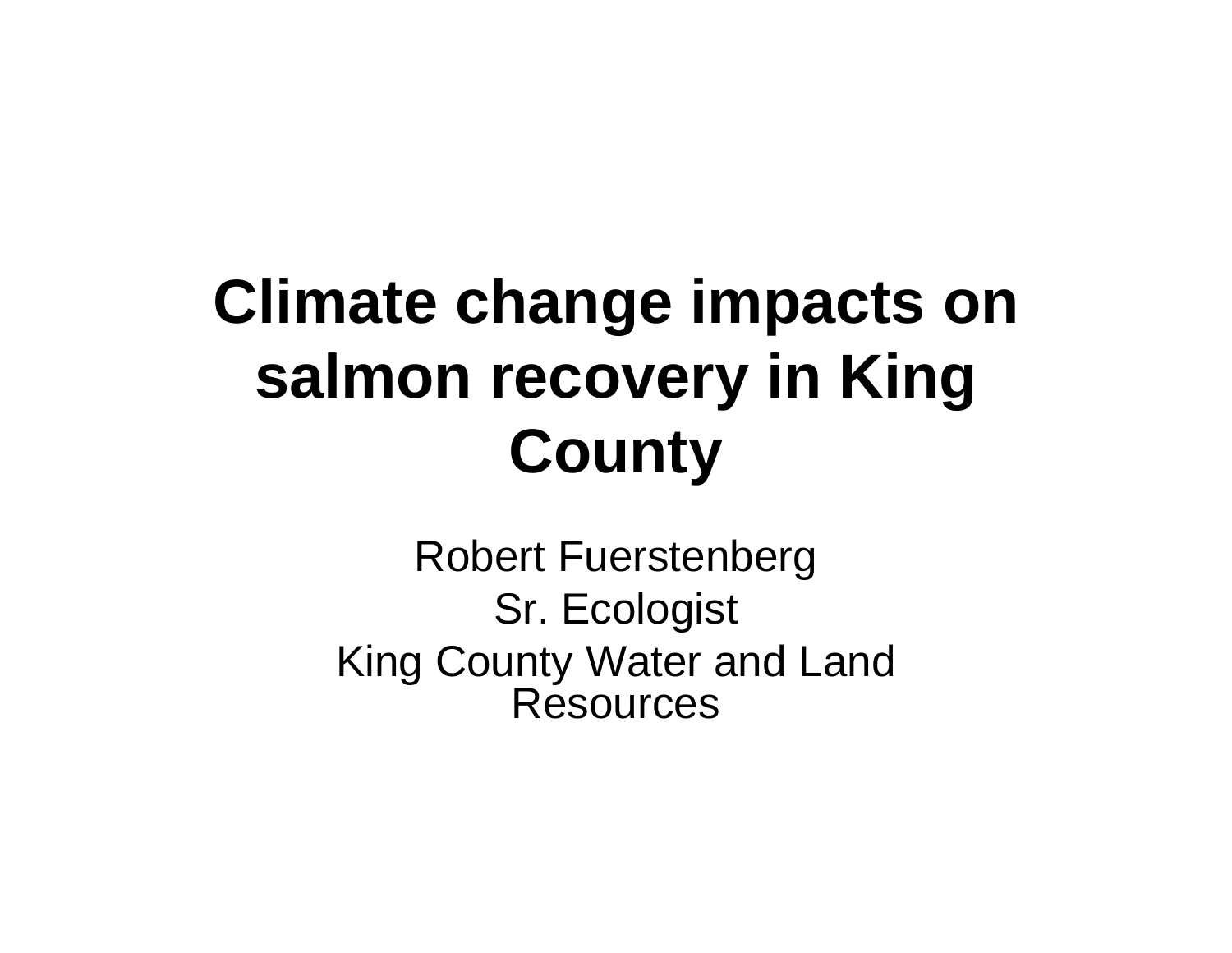#### Differential vulnerability to climate impacts based on:

Current range and distribution Tolerance to climatic stressors **Diversity** Habitat condition

At Risk

May Benefit

- Chinook
- Sockeye
- •Coho
- Steelhead
- Cutthroat
- Bull Trout
- Pink
- Chum
- Rainbow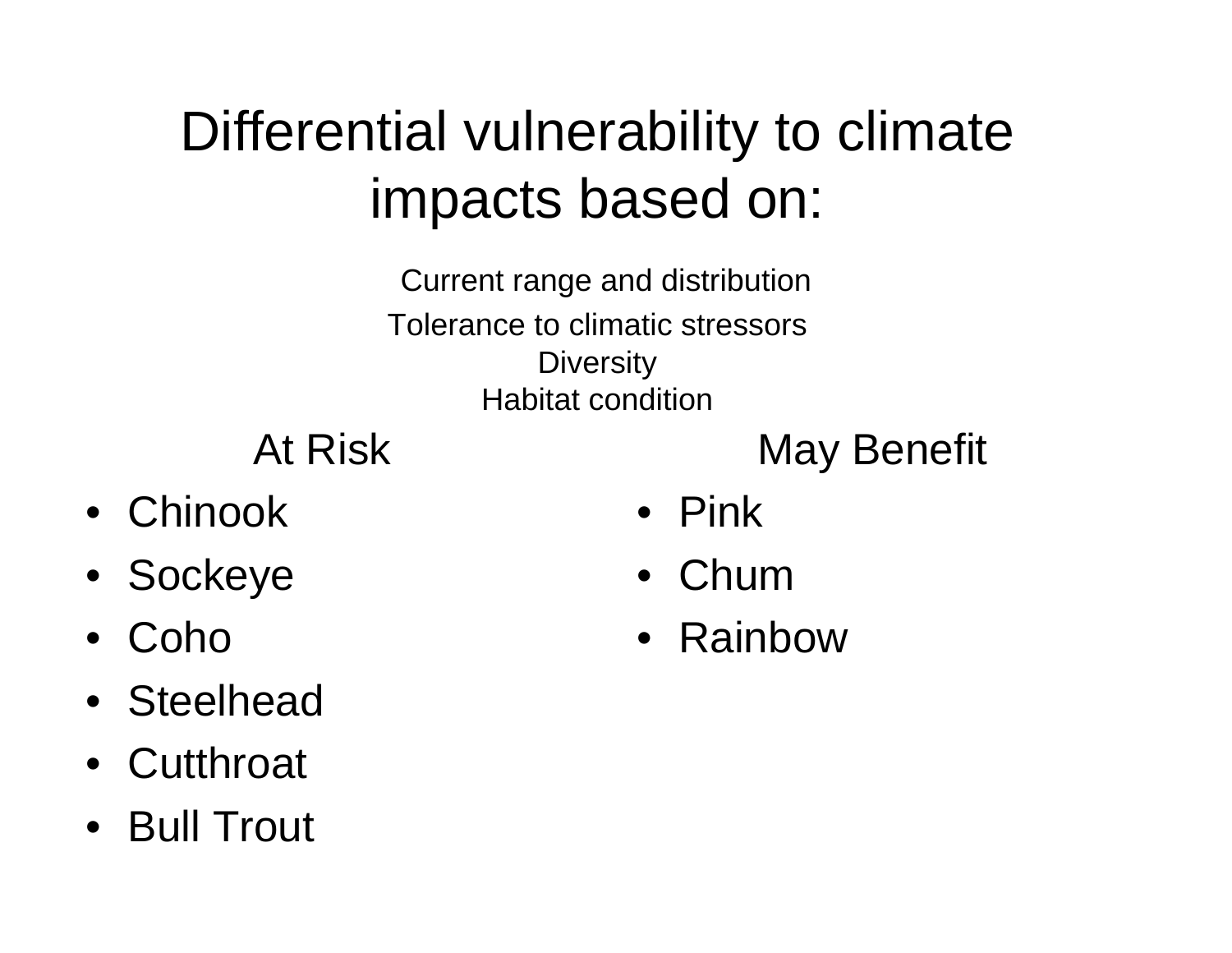#### Local Effects

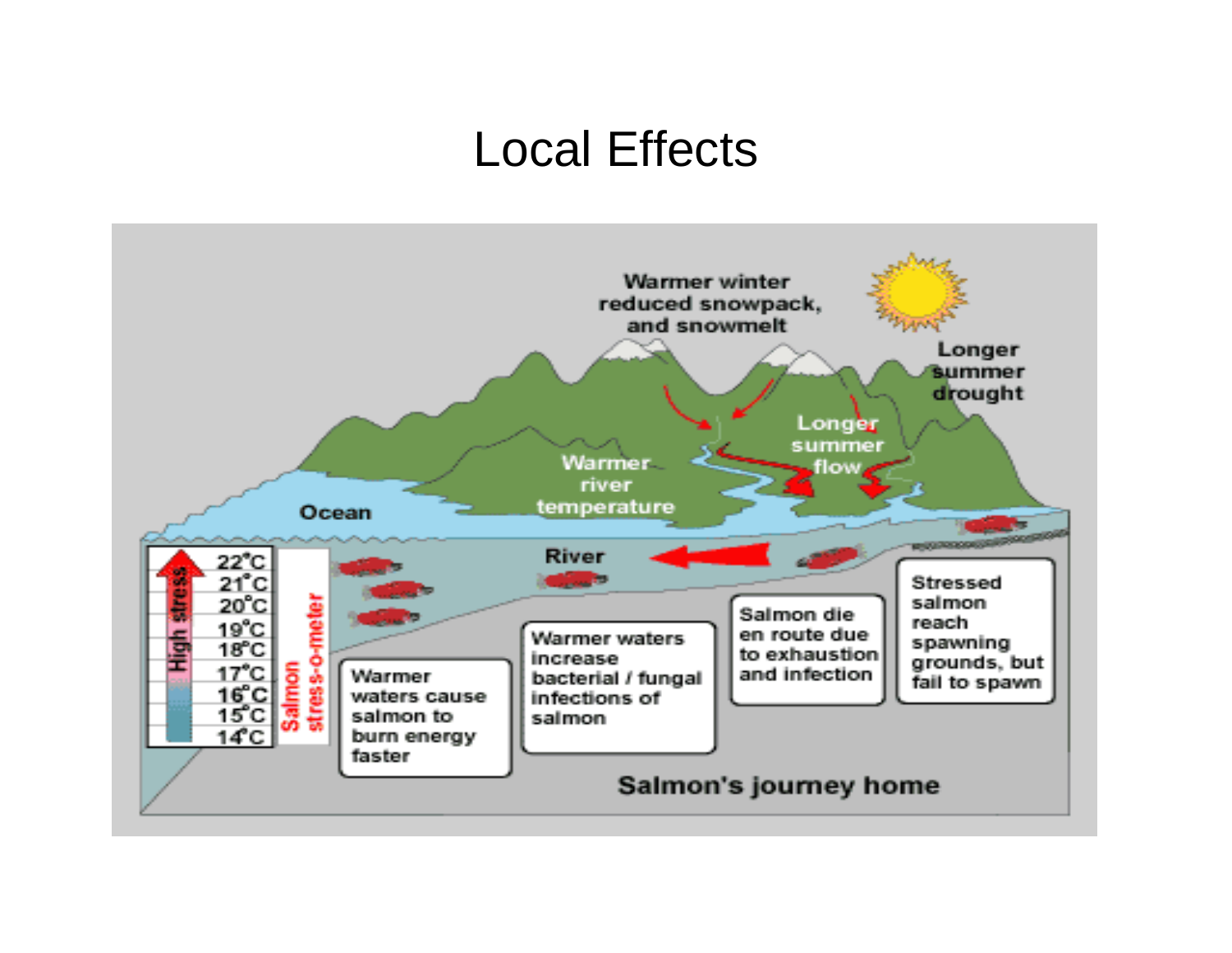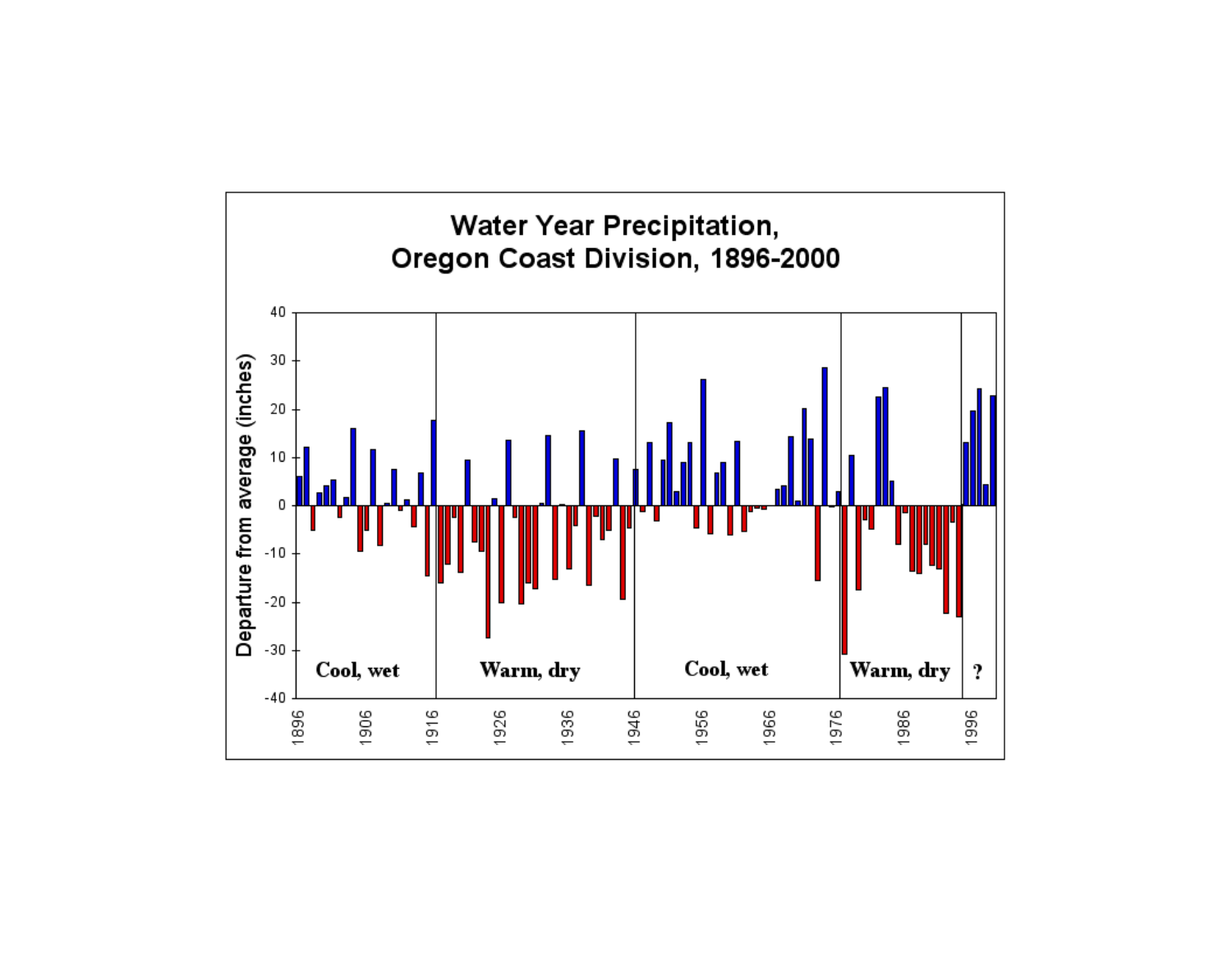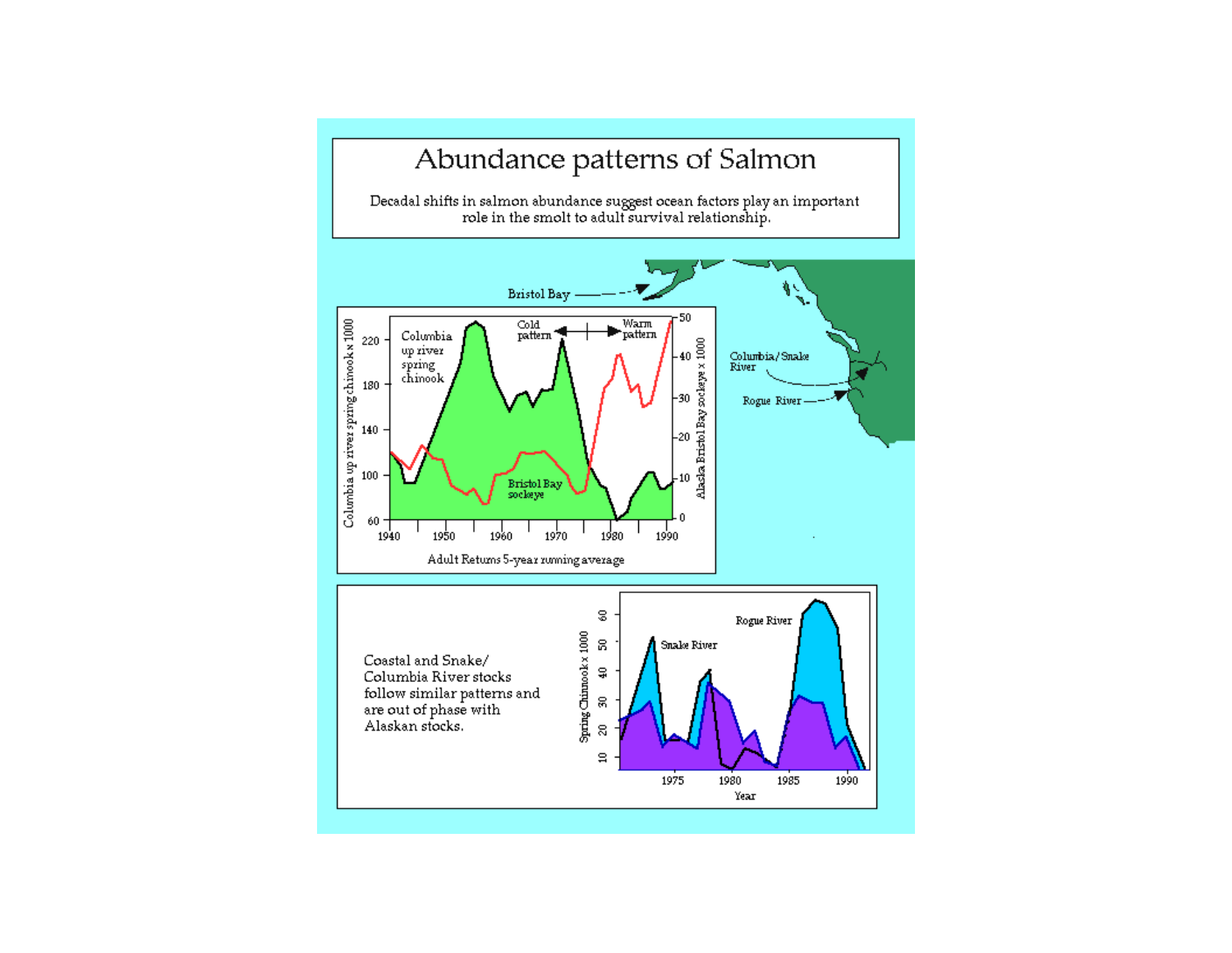### Large-scale effects may determine species' survival

- Oceanic currents/upwelling may be altered;
- Plankton structure of the Sound and offshore Pacific may shift toward southern species;
- Range collapse: centers will shift northward for many species: local extirpation and replacement;
- Some populations will be fragmented and isolated (especially trout, steelhead);
- Oceanic refugia will shrink for anadromous species;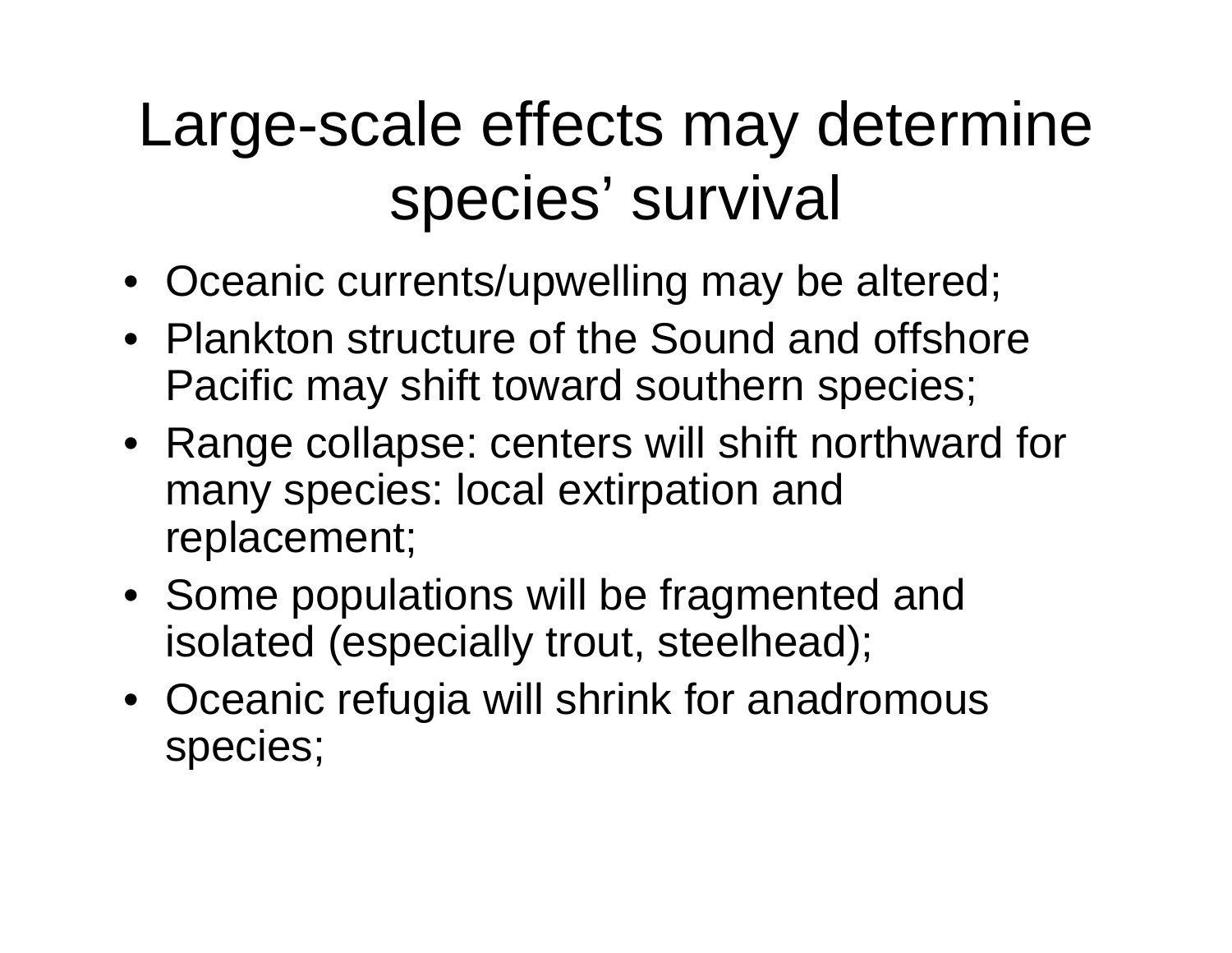## Range and Distribution Shifts

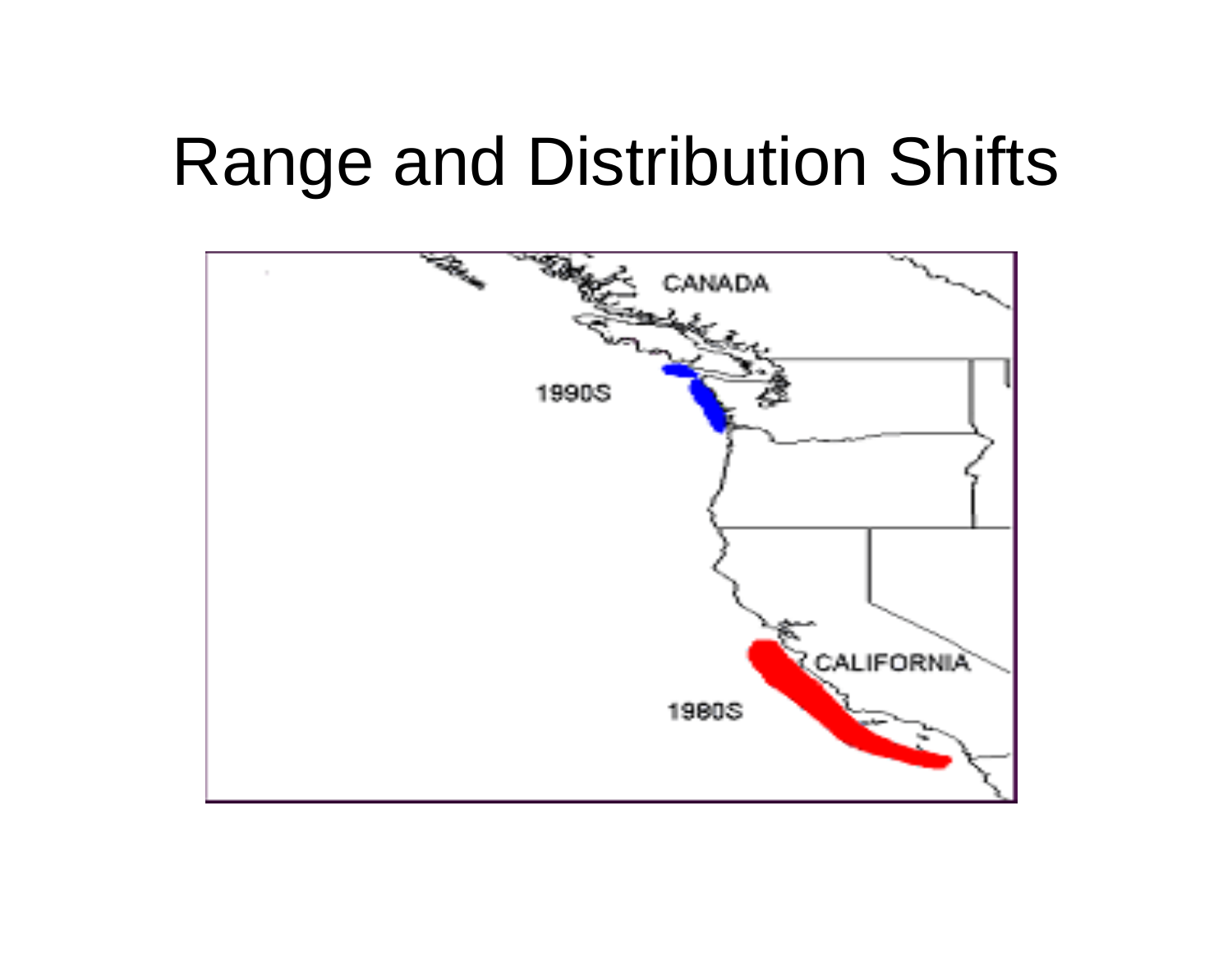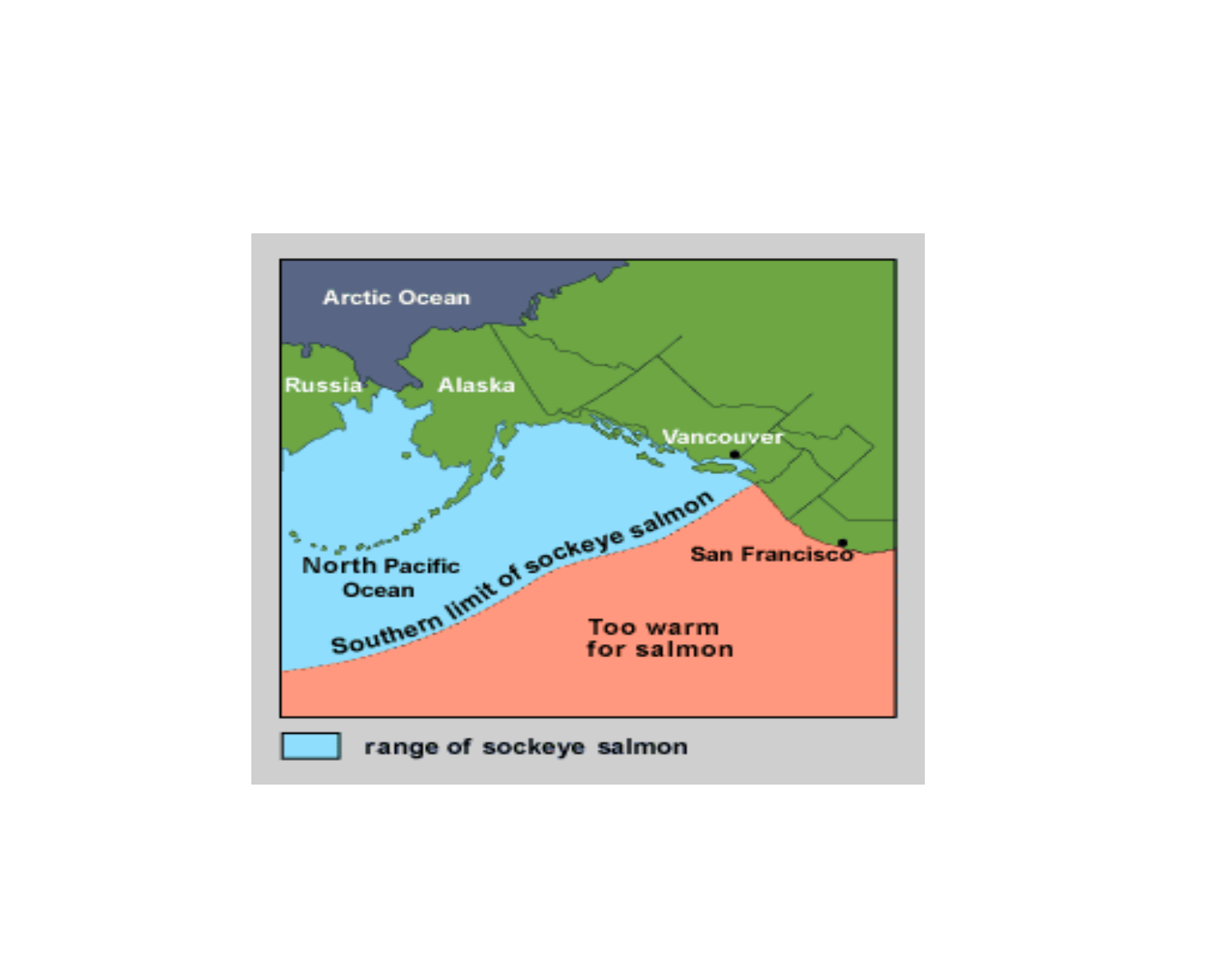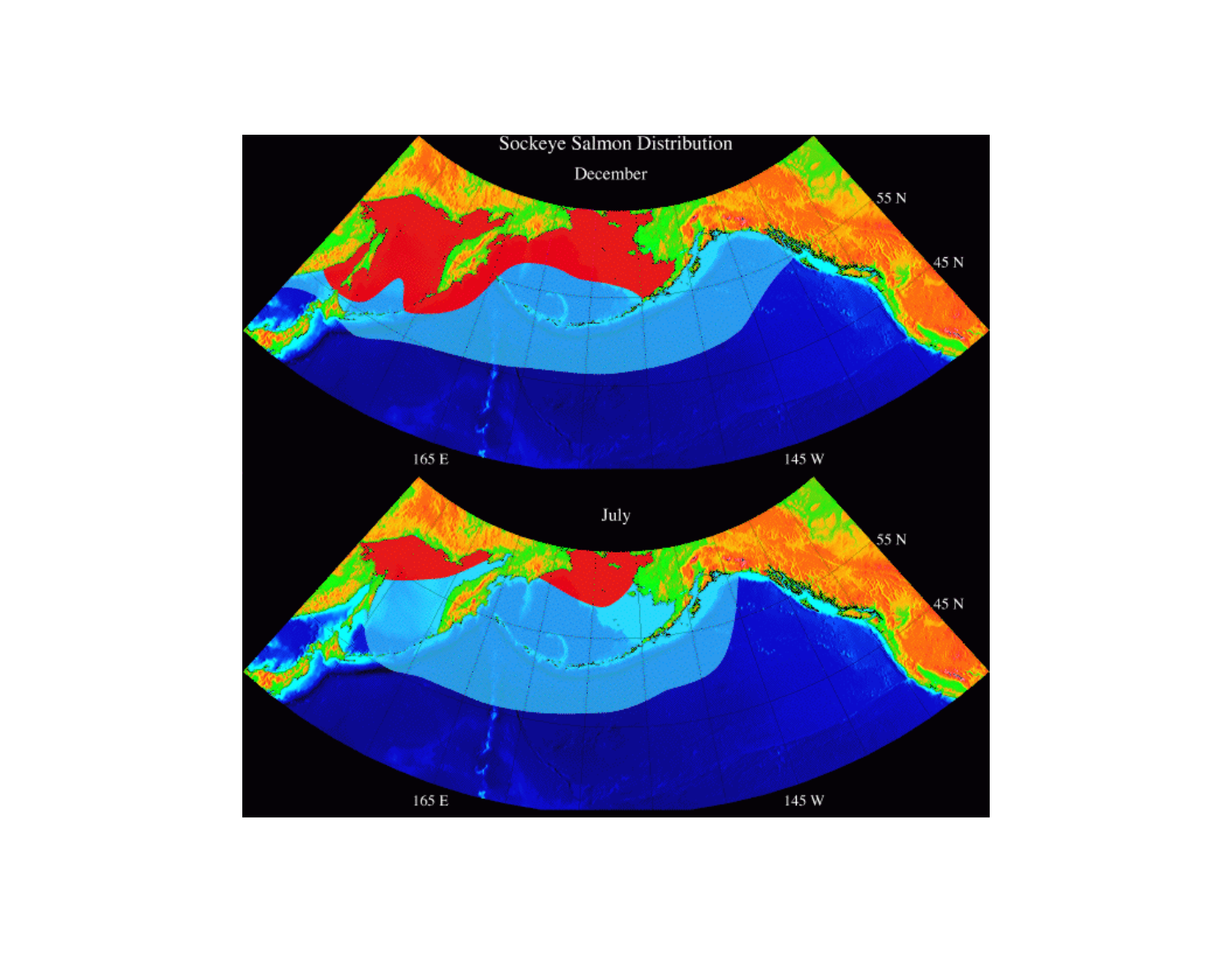# Critical Habitats for Salmon

- Marine nearshores
- Continental shelf (Upwelling zones)
- Oceanic convergence zones (gyres)
- Estuarine flats—especially eelgrass flats
- Estuarine tidal marshes, channels and sloughs
- Tidal mixing zones
- Riverine sloughs/side channels/beaver ponds
- Woody debris-anchored pools
- Channel braids and confluences
- Gravel beds